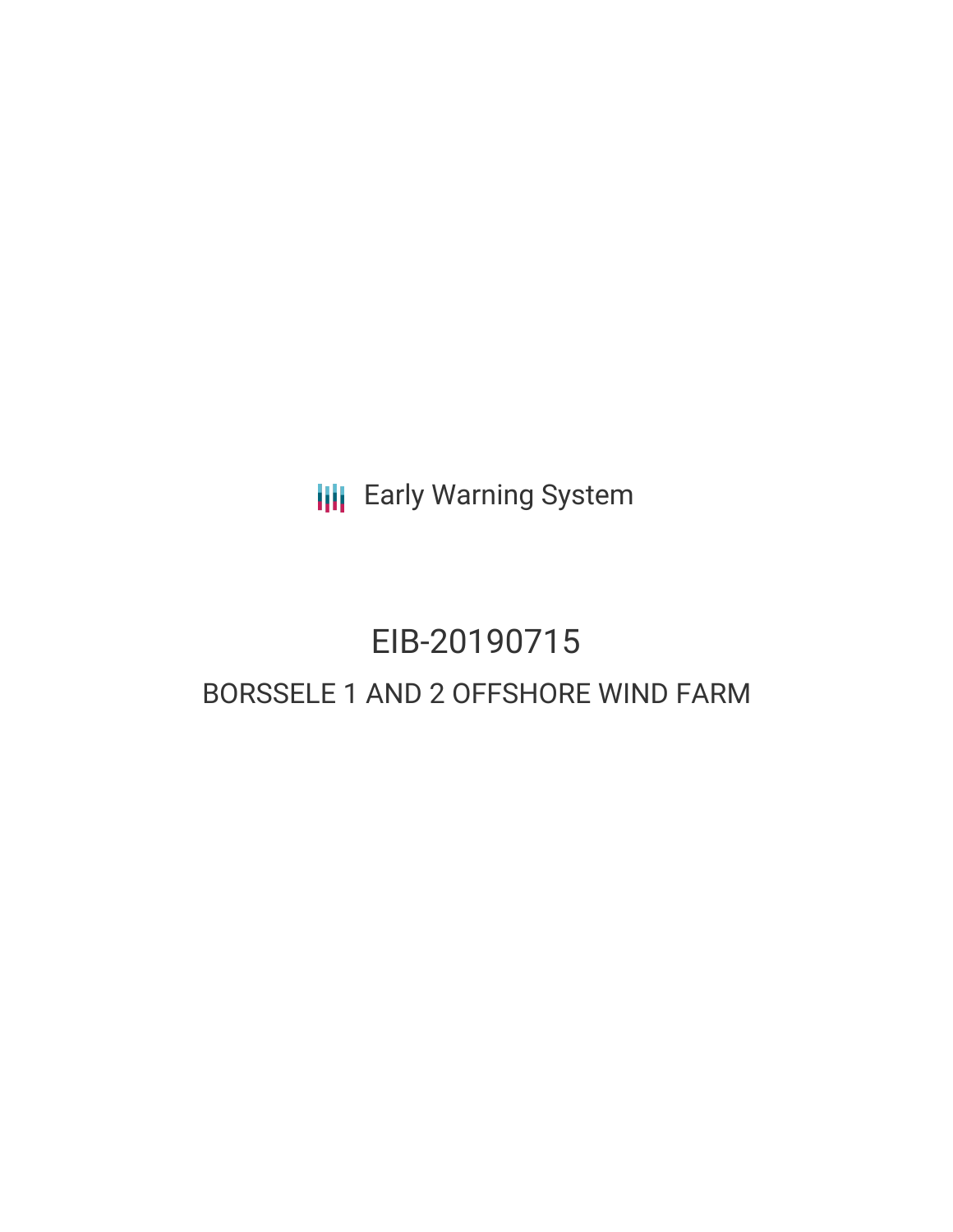

#### **Quick Facts**

| <b>Countries</b>               | <b>Netherlands</b>             |
|--------------------------------|--------------------------------|
| <b>Financial Institutions</b>  | European Investment Bank (EIB) |
| <b>Status</b>                  | Proposed                       |
| <b>Bank Risk Rating</b>        | U                              |
| <b>Borrower</b>                | OERSTED A/S                    |
| <b>Sectors</b>                 | Energy                         |
| <b>Investment Type(s)</b>      | Loan                           |
| <b>Investment Amount (USD)</b> | $$555.47$ million              |
| <b>Loan Amount (USD)</b>       | \$555.47 million               |
| <b>Project Cost (USD)</b>      | \$1,666.40 million             |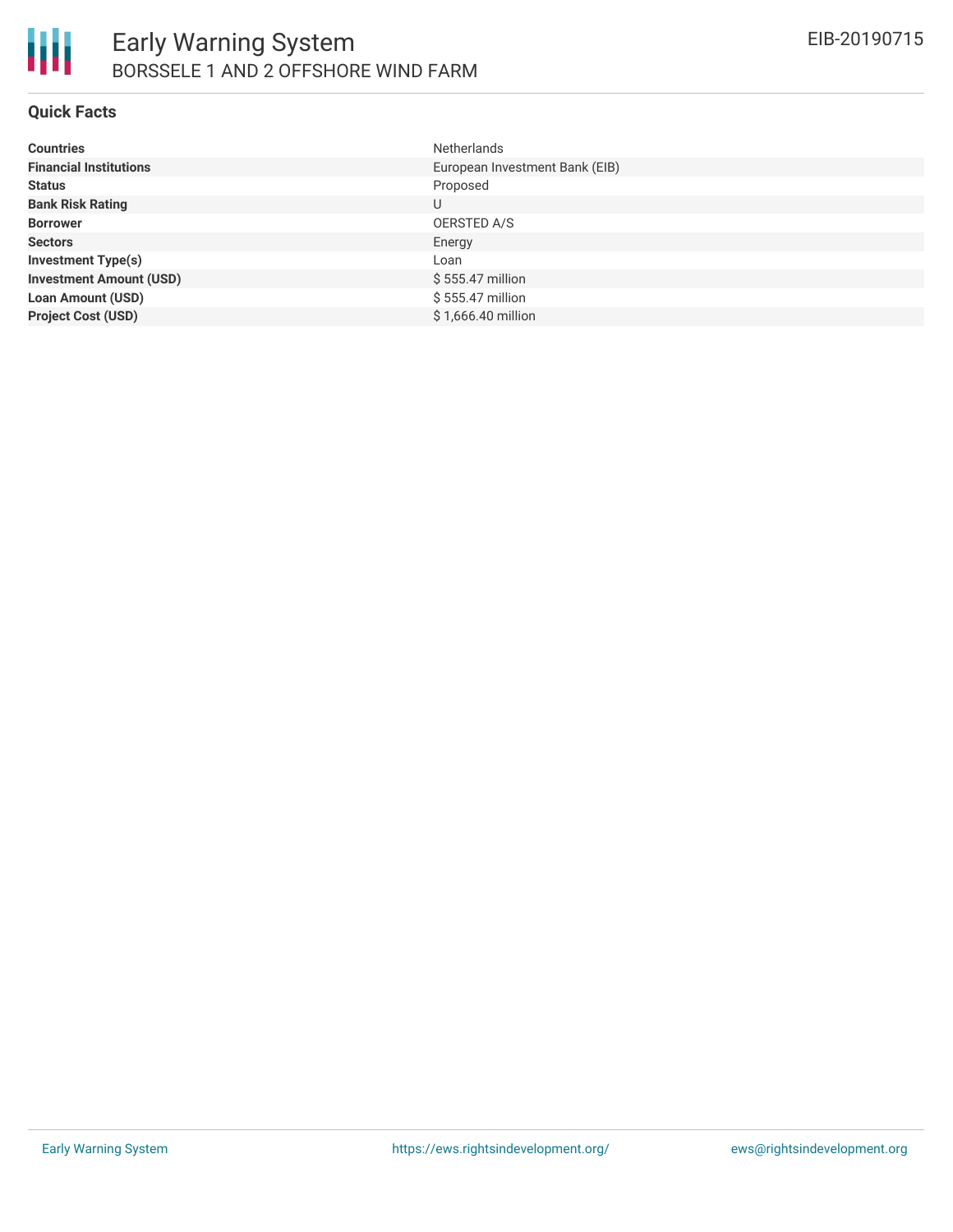

#### **Project Description**

According to EIB website, the project will finance the construction and operation of two offshore wind farms with a total capacity of 752MW in the Dutch part of the North Sea. The development of offshore wind energy will support EU and national targets for renewable energy generation, and contributes to security of energy supply and environmental objectives.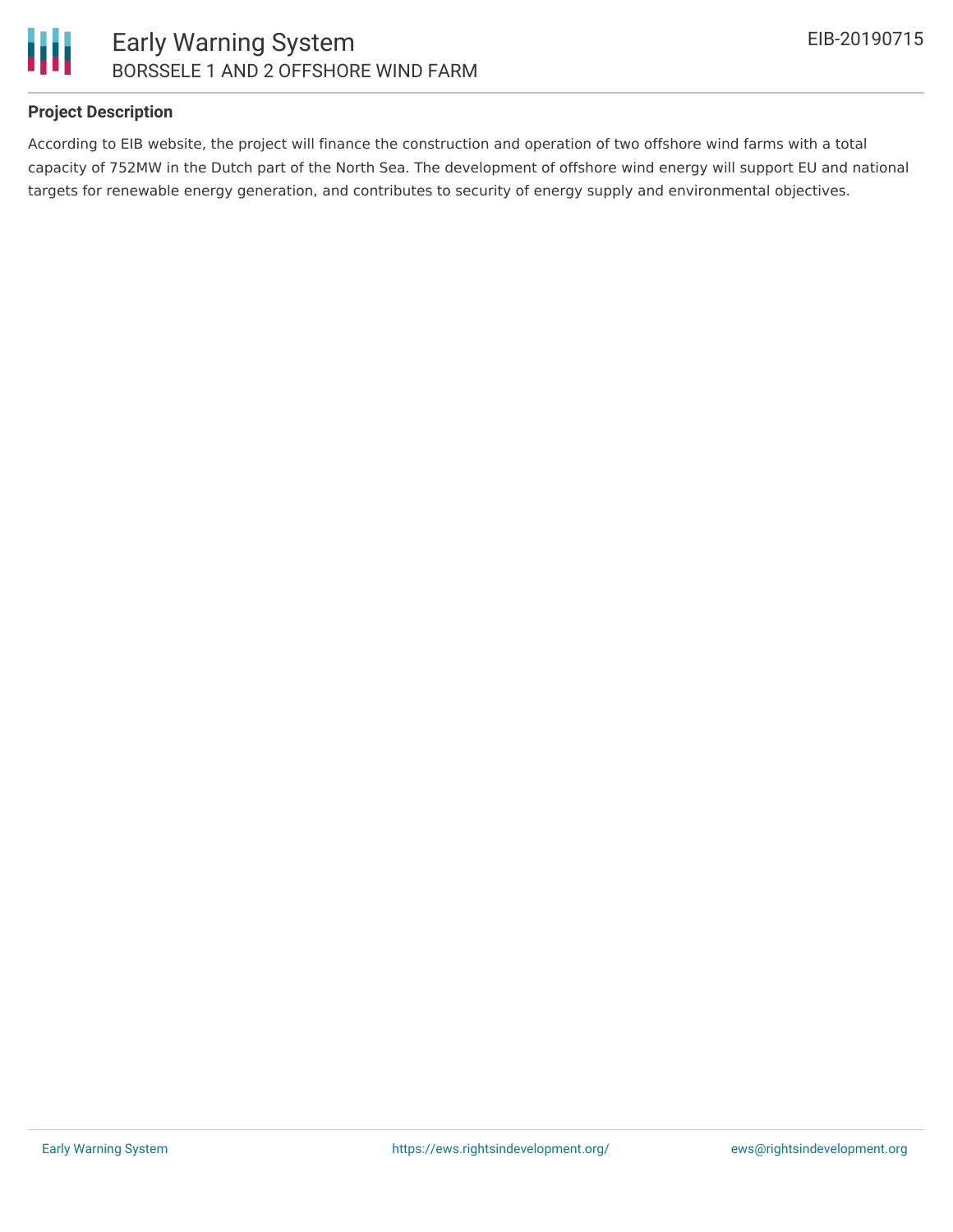# 朋 Early Warning System BORSSELE 1 AND 2 OFFSHORE WIND FARM

#### **Investment Description**

European Investment Bank (EIB)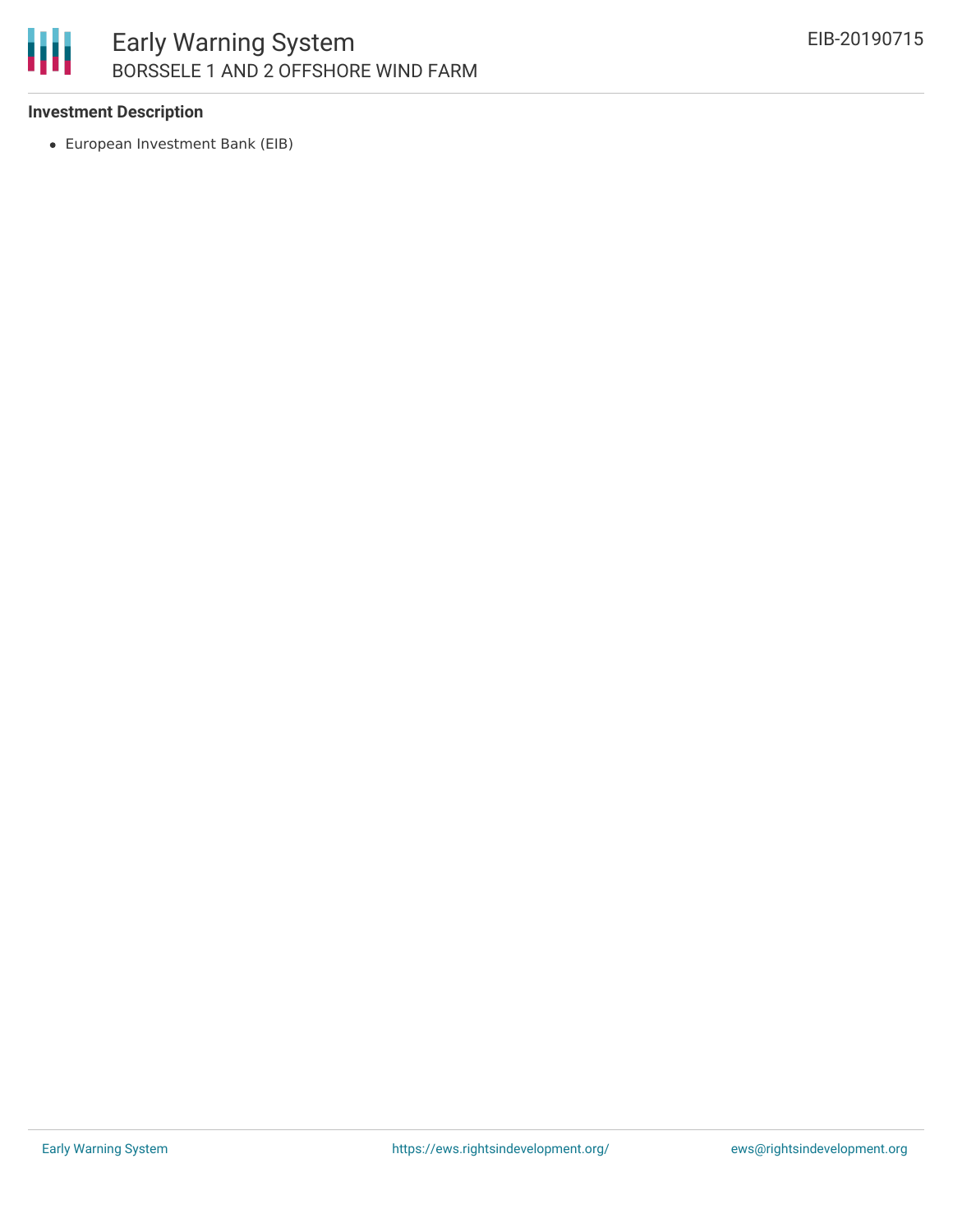

## **Private Actors Description**

Dong Energy Oil & Gas A/S procures, produces, distributes, and trades in energy and related products. The Company offers petroleum, natural gas, and lubricants. Dong Energy Oil & Gas markets its products throughout Denmark.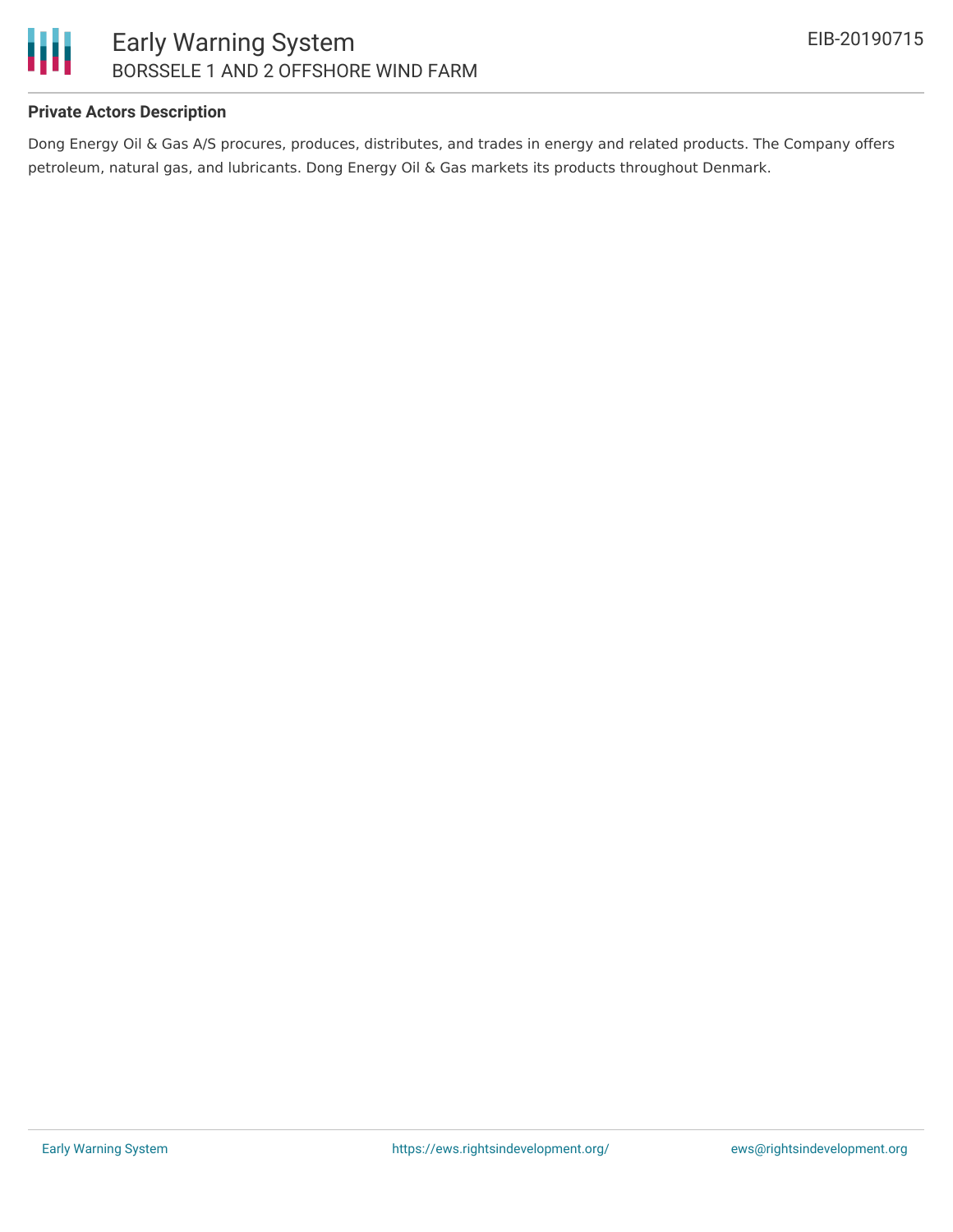

# Early Warning System BORSSELE 1 AND 2 OFFSHORE WIND FARM

| <b>Private Actor 1</b> | <b>Private Actor</b><br>Role | <b>Private Actor</b><br>Sector | <b>Relation</b> | <b>Private Actor 2</b> | <b>Private Actor</b><br>2 Role | <b>Private Actor</b><br>2 Sector |
|------------------------|------------------------------|--------------------------------|-----------------|------------------------|--------------------------------|----------------------------------|
|                        |                              | $\overline{\phantom{a}}$       | $\sim$          | OERSTED A/S            | Client                         | . .                              |